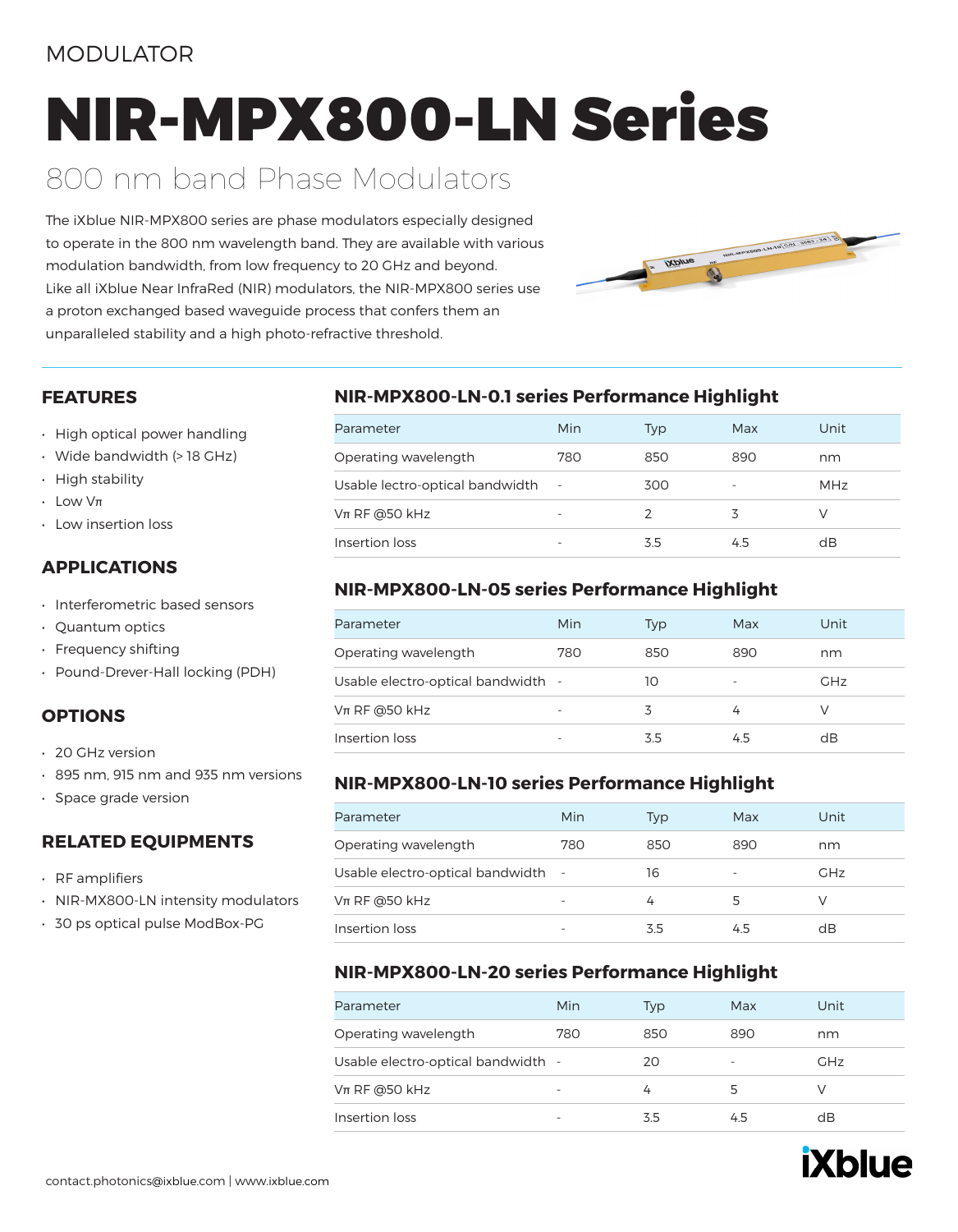# NIR-MPX800-LN-0.1

300 MHz Phase Modulator

#### **Electrical Characteristics**

| Parameter                                 | Symbol                 | Condition                | Min | Typ    | Max                      | Unit |
|-------------------------------------------|------------------------|--------------------------|-----|--------|--------------------------|------|
| Electro-optical bandwidth                 |                        | $\overline{\phantom{a}}$ | 100 | 150    | $\overline{\phantom{a}}$ | MHz  |
| Usable electro-optical bandwidth $S_{21}$ |                        |                          |     | 300    |                          | MHz  |
| $Vπ$ RF @50 kHz                           | $\rm V\pi_{RFSO\,kHz}$ |                          |     |        | 4                        |      |
| RF input impedance                        | $L_{\text{in-RF}}$     |                          |     | 10 000 |                          |      |

#### **Optical Characteristics**

| Parameter            | Symbol                   | Condition                  | Min                          | Typ | Max | Unit |
|----------------------|--------------------------|----------------------------|------------------------------|-----|-----|------|
| Crystal              | $\overline{\phantom{a}}$ | $\overline{\phantom{a}}$   | Lithium Niobate X-Cut Y-Prop |     |     |      |
| Wavelength           | $\overline{\phantom{a}}$ | $\overline{\phantom{a}}$   | Proton exchange              |     |     |      |
| Operating wavelength |                          | $\overline{\phantom{a}}$   | 780                          | 850 | 890 | nm   |
| Insertion loss       | IL                       | Without optical connectors | $\overline{\phantom{a}}$     | 3.5 | 4.5 | dB   |
| Optical return loss  | ORL                      | -                          | -40                          | -45 |     | dB   |

All specifications given at 25 °C, 850 nm, unless differently specified.

#### **Absolute Maximum Ratings**

| Parameter                     | Symbol    | Min                      | Max   | Unit                |
|-------------------------------|-----------|--------------------------|-------|---------------------|
| Modulation voltage range      | $EV_{in}$ | $-20$                    | $+20$ |                     |
| Optical input power (CW mode) | $OP_{in}$ | $\overline{\phantom{a}}$ | $+14$ | dBm                 |
| Operating temperature         | OТ        |                          | $+70$ | °С                  |
| Storage temperature           | S I       | -40                      | $+85$ | $\hat{\phantom{a}}$ |

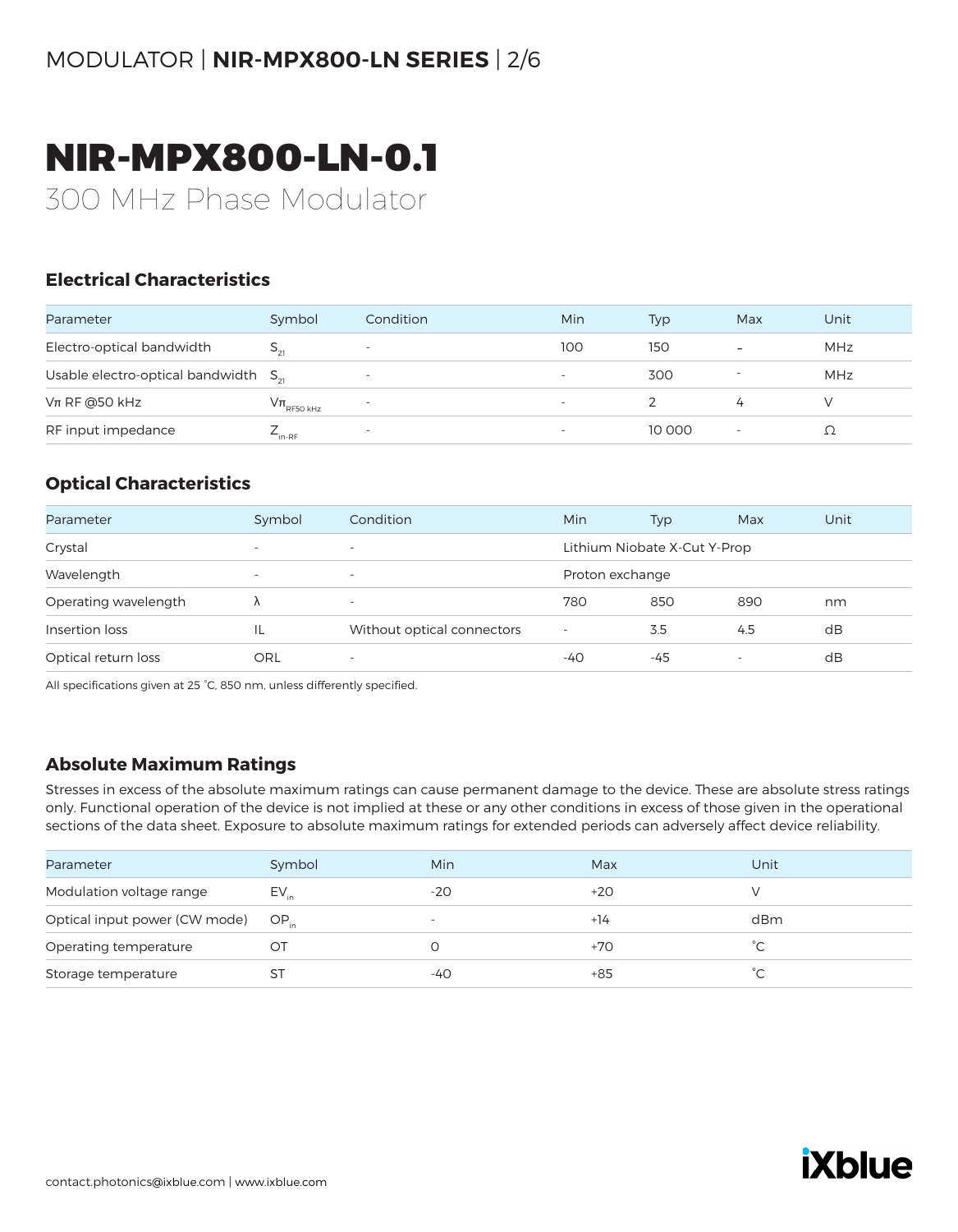### NIR-MPX800-LN-05

10 GHz Phase Modulator

#### **Electrical Characteristics**

| Parameter                        | Symbol                     | Condition                 | Min                      | Typ                      | Max                      | Unit       |
|----------------------------------|----------------------------|---------------------------|--------------------------|--------------------------|--------------------------|------------|
| Electro-optical bandwidth        | $S_{21}$                   | RF electrodes, from 2 GHz | 5                        | $\overline{\phantom{0}}$ | $\overline{\phantom{a}}$ | <b>GHz</b> |
| Usable electro-optical bandwidth | $S_{\alpha}$               | RF electrodes, from 2 GHz | $\overline{\phantom{a}}$ | 10                       |                          | GHz        |
| Ripple $S_{21}$                  | $\Delta S_{21}$            |                           | $\overline{\phantom{0}}$ | 0.5                      |                          | dB         |
| Electrical return loss           | $S_{11}$                   | $\overline{\phantom{a}}$  | $\overline{\phantom{a}}$ | $-12$                    | $-10$                    | dB         |
| $Vπ$ RF @50 kHz                  | $V\pi$ <sub>RF50 kHz</sub> | $\overline{\phantom{a}}$  | $\overline{\phantom{0}}$ | 3                        | 4                        | V          |
| RF input impedance               | $E_{\text{in-RF}}$         | $\overline{\phantom{a}}$  | $\overline{\phantom{a}}$ | 50                       |                          | Ω          |

#### **Optical Characteristics**

| Parameter            | Symbol                   | Condition                  | Min                          | Typ | Max | Unit |
|----------------------|--------------------------|----------------------------|------------------------------|-----|-----|------|
| Crystal              | $\overline{\phantom{0}}$ | $\overline{\phantom{a}}$   | Lithium Niobate X-Cut Y-Prop |     |     |      |
| Wavelength process   | $\overline{\phantom{0}}$ | $\overline{\phantom{a}}$   | Proton exchange              |     |     |      |
| Operating wavelength | Λ                        | $\overline{\phantom{a}}$   | 780                          | 850 | 890 | nm   |
| Insertion loss       | IL                       | Without optical connectors | $\overline{\phantom{a}}$     | 3.5 | 4.5 | dB   |
| Optical return loss  | ORL                      | $\overline{\phantom{a}}$   | -40                          | -45 |     | dB   |

All specifications given at 25 °C, 850 nm, unless differently specified.

#### **Absolute Maximum Ratings**

| Parameter                                      | Symbol    | Min                      | Max   | Unit      |
|------------------------------------------------|-----------|--------------------------|-------|-----------|
| RF input power (CW mode)                       | $EP_{in}$ | $\overline{\phantom{0}}$ | +33   | dBm       |
| Optical input power (CW mode) OP <sub>in</sub> |           | $\overline{\phantom{a}}$ | $+14$ | dBm       |
| Operating temperature                          | Ő         |                          | +70   |           |
| Storage temperature                            | S٦        | -40                      | +85   | $\hat{C}$ |

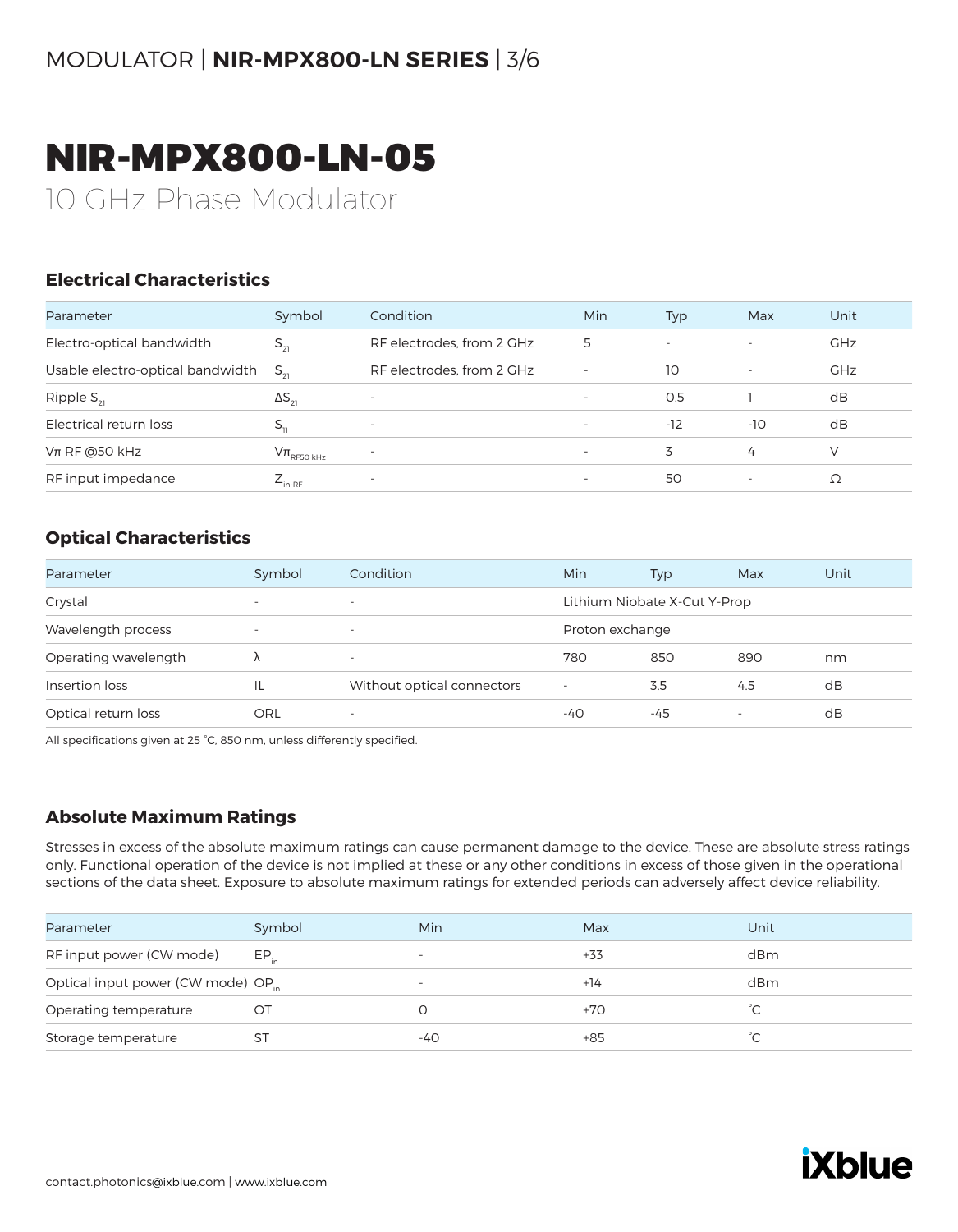# NIR-MPX800-LN-10

16 GHz Phase Modulator

#### **Electrical Characteristics**

| Parameter                        | Symbol                 | Condition                 | <b>Min</b>               | Typ   | Max                      | Unit       |
|----------------------------------|------------------------|---------------------------|--------------------------|-------|--------------------------|------------|
| Electro-optical bandwidth        | $S_{21}$               | RF electrodes, from 2 GHz | 10                       | 12    |                          | <b>GHz</b> |
| Usable electro-optical bandwidth | $S_{\sim}$             | RF electrodes, from 2 GHz | $\overline{\phantom{a}}$ | 16    | $\overline{\phantom{a}}$ | <b>GHz</b> |
| Ripple $S_{21}$                  | $\Delta S_{21}$        | $\overline{\phantom{0}}$  | $\overline{\phantom{a}}$ | 0.5   |                          | dB         |
| Electrical return loss           | $S_{11}$               | $\overline{\phantom{a}}$  |                          | $-12$ | $-10$                    | dB         |
| $Vπ$ RF @50 kHz                  | $\rm V\pi_{RFSO\,kHz}$ | $\overline{\phantom{a}}$  | $\overline{\phantom{a}}$ | 4     | 5                        | V          |
| RF input impedance               | ∠ <sub>in-RF</sub>     | $\overline{\phantom{a}}$  | $\overline{\phantom{a}}$ | 50    | $\overline{\phantom{a}}$ | Ω          |

#### **Optical Characteristics**

| Parameter            | Symbol                   | Condition                  | Min                          | Typ             | Max | Unit |  |
|----------------------|--------------------------|----------------------------|------------------------------|-----------------|-----|------|--|
| Crystal              | $\overline{\phantom{0}}$ | $\overline{\phantom{a}}$   | Lithium Niobate X-Cut Y-Prop |                 |     |      |  |
| Wavelength process   | $\overline{\phantom{0}}$ | $\overline{\phantom{a}}$   |                              | Proton exchange |     |      |  |
| Operating wavelength | Λ                        | $\overline{\phantom{a}}$   | 780                          | 850             | 890 | nm   |  |
| Insertion loss       | ΙL                       | Without optical connectors | $\overline{\phantom{a}}$     | 3.5             | 4.5 | dB   |  |
| Optical return loss  | ORL                      | $\overline{\phantom{a}}$   | $-40$                        | -45             |     | dB   |  |

All specifications given at 25 °C, 850 nm, unless differently specified.

#### **Absolute Maximum Ratings**

| Parameter                                      | Symbol    | Min                      | Max   | Unit        |
|------------------------------------------------|-----------|--------------------------|-------|-------------|
| RF input power (CW mode)                       | $EP_{in}$ | $\overline{\phantom{a}}$ | +33   | dBm         |
| Optical input power (CW mode) OP <sub>in</sub> |           | $\overline{\phantom{0}}$ | $+14$ | dBm         |
| Operating temperature                          | OТ        |                          | $+70$ | $^{\circ}C$ |
| Storage temperature                            | S1        | -40                      | $+85$ | $\sim$      |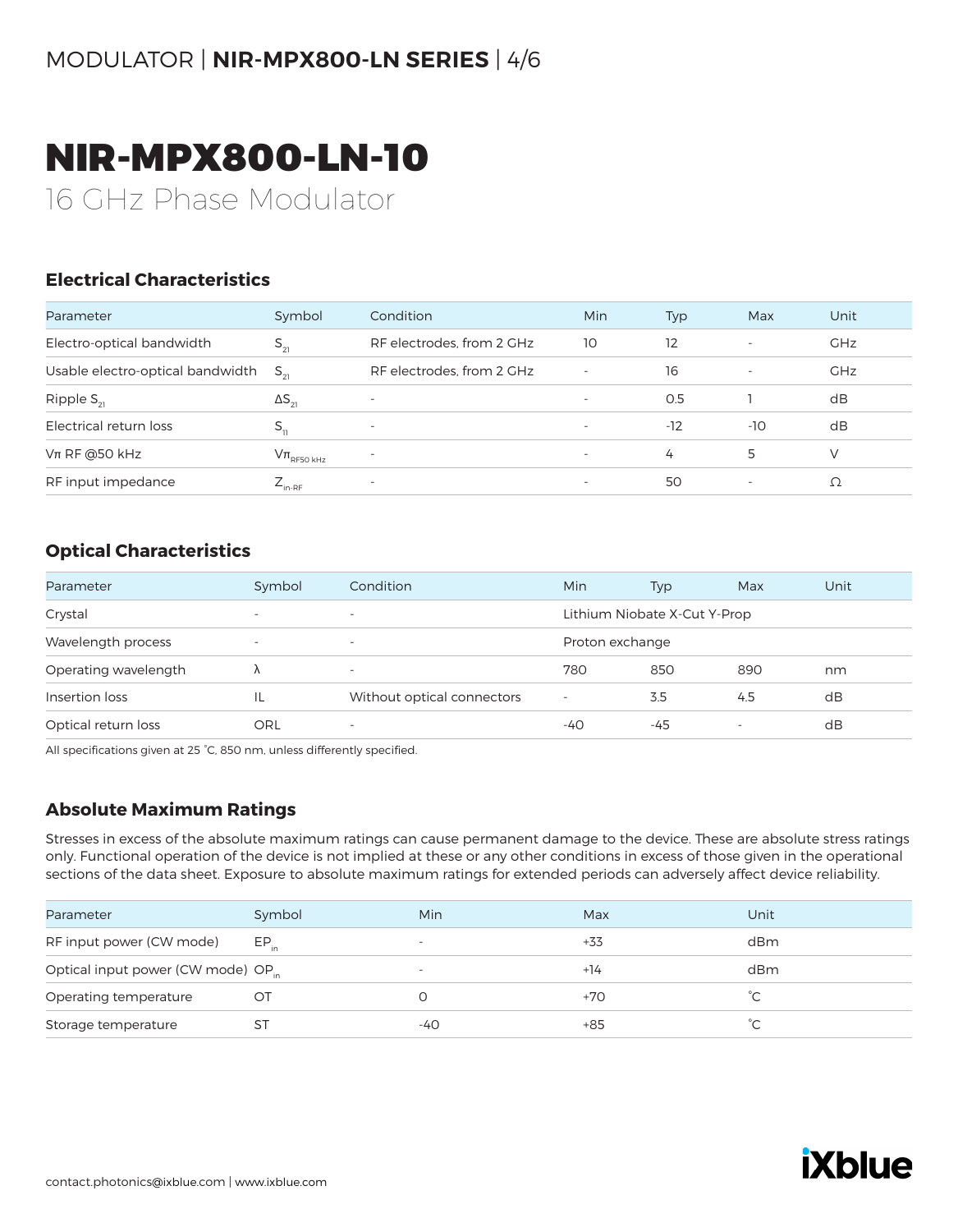# NIR-MPX800-LN-20

20 GHz Phase Modulator

#### **Electrical Characteristics**

| Parameter                 | Symbol                                      | Condition                 | Min                      | Typ   | Max                      | Unit       |
|---------------------------|---------------------------------------------|---------------------------|--------------------------|-------|--------------------------|------------|
| Electro-optical bandwidth | $S_{21}$                                    | RF electrodes, from 2 GHz | 16                       | 20    | $\overline{\phantom{0}}$ | <b>GHz</b> |
| Ripple $S_{21}$           | $\Delta S_{21}$                             | $\overline{\phantom{0}}$  |                          | O.5   |                          | dB         |
| Electrical return loss    |                                             | $\overline{\phantom{a}}$  |                          | $-12$ | -9                       | dB         |
| $Vπ$ RF @50 kHz           | $\mathrm{V}\pi_{\textrm{\tiny{RF50\,kHz}}}$ | $\overline{\phantom{0}}$  | $\overline{\phantom{0}}$ | 4     | 5.                       |            |
| RF input impedance        | $L_{\text{in-RF}}$                          | $\overline{\phantom{a}}$  |                          | 50    |                          |            |

#### **Optical Characteristics**

| Parameter            | Symbol                   | Condition                  | Min                      | Typ                          | Max | Unit |
|----------------------|--------------------------|----------------------------|--------------------------|------------------------------|-----|------|
| Crystal              | $\overline{\phantom{a}}$ | $\overline{\phantom{a}}$   |                          | Lithium Niobate X-Cut Y-Prop |     |      |
| Wavelength process   | $\overline{\phantom{a}}$ | $\overline{\phantom{a}}$   | Proton exchange          |                              |     |      |
| Operating wavelength |                          | $\overline{\phantom{a}}$   | 780                      | 850                          | 890 | nm   |
| Insertion loss       | IL                       | Without optical connectors | $\overline{\phantom{0}}$ | 3.5                          | 4.5 | dB   |
| Optical return loss  | ORL                      | $\overline{\phantom{a}}$   | -40                      | -45                          |     | dB   |

All specifications given at 25 °C, 850 nm, unless differently specified.

#### **Absolute Maximum Ratings**

| Parameter                                      | Symbol    | Min                      | Max   | Unit        |
|------------------------------------------------|-----------|--------------------------|-------|-------------|
| RF input power (CW mode)                       | $EP_{in}$ | $\overline{\phantom{a}}$ | $+28$ | dBm         |
| Optical input power (CW mode) OP <sub>in</sub> |           | $\overline{\phantom{0}}$ | $+14$ | dBm         |
| Operating temperature                          | OТ        |                          | $+70$ | $^{\circ}C$ |
| Storage temperature                            | S1        | -40                      | $+85$ | $\sim$      |